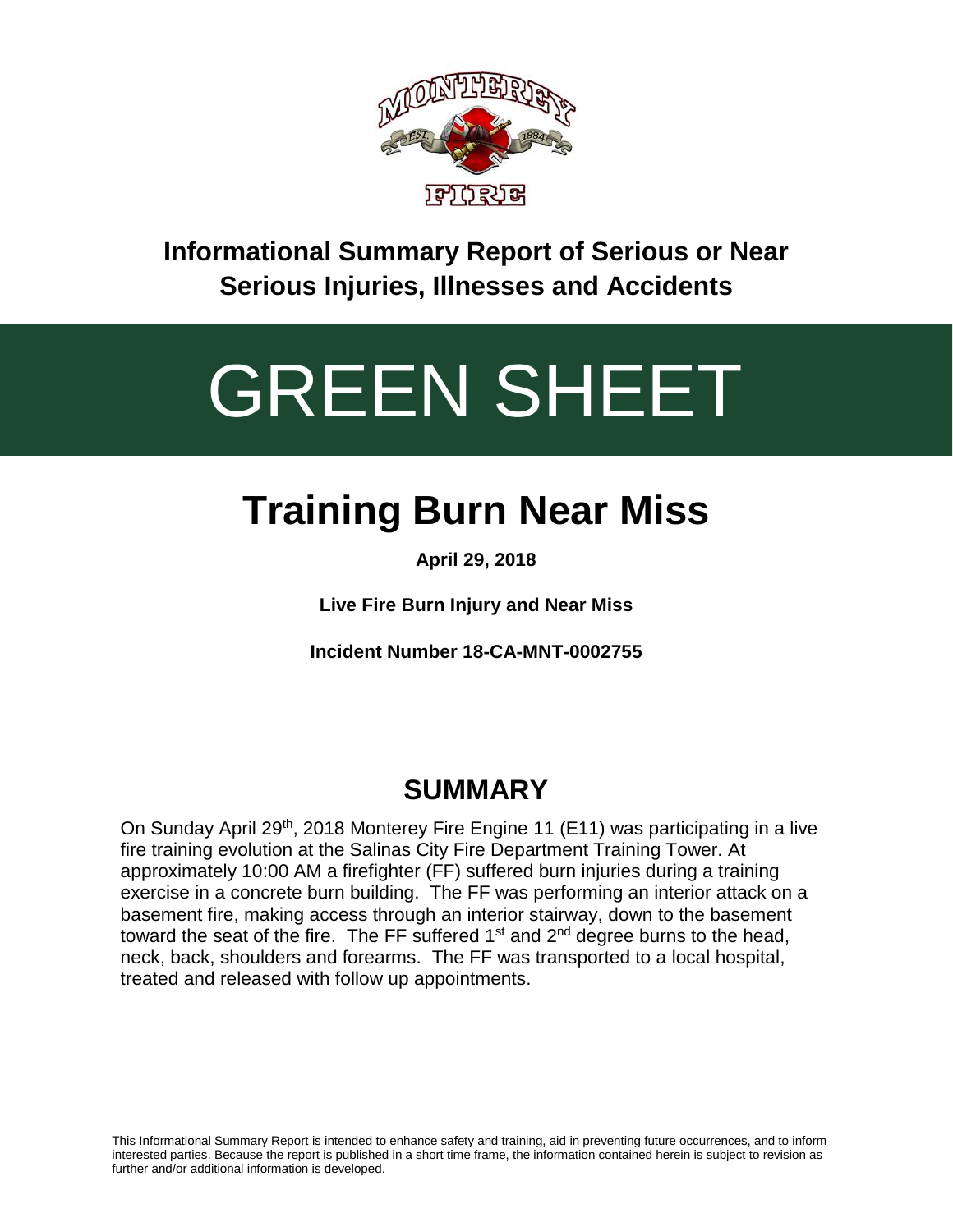Live Fire Burn Injury and Near Miss Green Sheet Page **2** of **9**

### **CONDITIONS**

This near miss incident occurred during live fire training in the basement of the Salinas City Fire Department Training Tower located at Salinas City Fire Department Station #3. This injury occurred during the third burn evolution of the morning.

#### **Weather:**

Temperature: 57° Fahrenheit Relative Humidity: 71% Winds: WSW at 9 mph gusts to 14 mph Visibility: Mostly Clear

**Fuel Type:** Large coal base from previous burns with the addition of three cut up wood pallets, hay, two sheets of OSB, Tar paper and the bottom half of an old recliner.

**Fire Behavior:** Extreme due to the fuel loading in the size of room below grade. There was an increase in oxygen to the fire when an outside access door to the basement was opened allowing the wind to pressurize the burn room.

**Structural Features:** The 14' x 19' burn room is located below grade in the basement of the Training Tower. It is accessed through either interior or exterior stairways and has two exterior window openings that can be sealed with steel covers. There was also a 12" x 12" opening in the center of the ceiling covered with a wood panel.

### **SEQUENCE OF EVENTS**

The Monterey Peninsula College Firefighter 1 Academy (MPC Fire Academy) was conducting live fire operations at Salinas City Fire Department Training Tower at Salinas City Fire Department Station #3. MPC Fire Academy is an accredited California State Fire Training Firefighter 1 Academy (CSFT FF). This academy lasts approximately 17 weeks consisting of Thursday Evening, Saturday and Sunday classes.

The live fire drills taking place on Sunday April 29<sup>th</sup>, 2018 was designed to be an accumulation of all training the MPC Fire Academy students received during the course. Monterey Fire Department was invited to take part in these drills. Monterey Fire Department Engine 11 (E11) staffed with a Fire Captain (FC), Fire Apparatus Engineer (FAE), and Firefighter (FF) arrived at the training site at approximately 9:30 AM. The MPC Fire Academy was already in the process of running drills when E11 arrived.

Upon arrival, the FC received a short briefing from the crews doing the burning. The engine crew made access into the basement of the building for the scenario prior to the near miss. During this scenario, the MPC Fire Academy students were on the hose line progressing into the basement when they were forced to retreat due to excessive heat.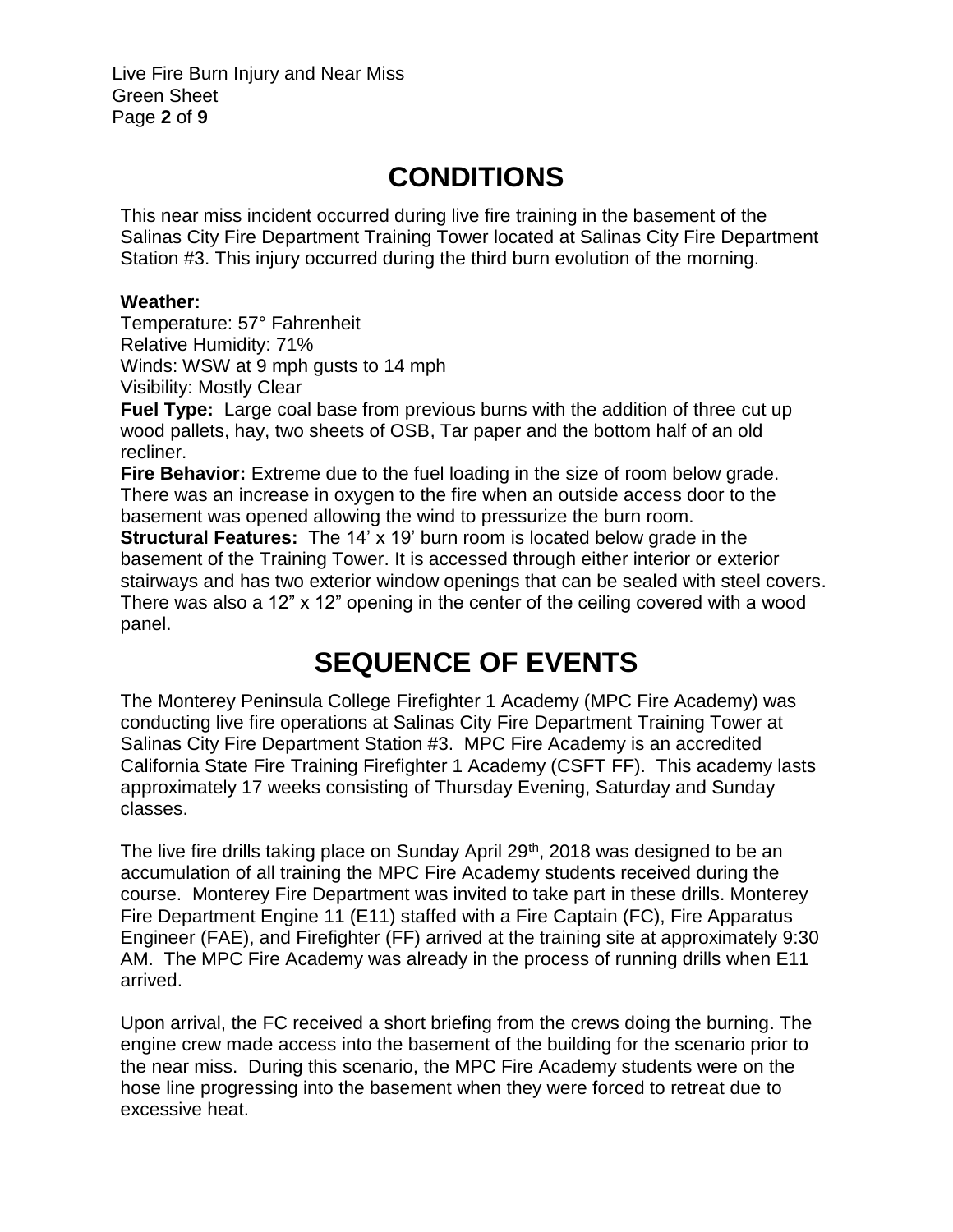Live Fire Burn Injury and Near Miss Green Sheet Page **3** of **9**

When it was E11's turn to take part in the drill they positioned the engine just south west of the training tower. The scenario started with a simulated dispatch; at that point the stokers started the fire in the burn room (basement). The FC and FF prepared for an interior attack at the "A" side of the building, while the FAE was extending a supply line to secure an adequate water source. The FC performed a walk around and simulated securing utilities and returned to the "A" side of the building.

At that point, both the FC and FF donned their SCBA's and made entry through the door at the "A" side of the building. When the FC and FF made entry to the building, the stokers added an old recliner and an additional two full sheets of OSB and tar paper to the burn box. While making access, the FC and FF encountered a fortified door that required breaching.

As they moved through the room to get to the stairway, down to the basement, the FC had to return multiple times to free the hoseline. The corners of the interior walls have a three-inch gap between the floor and walls. This created a separation of approximately 20 feet between FC and FF. These unique friction points caused a delay in making access to the burn room. The FF had to stop at the top and again halfway down the stairway waiting for additional hose to be freed up from friction points. It was at that point the FF said he was "getting too hot" and rotated 180 degrees and continued down the stairway backwards. During this time, the FC attempted to make radio contact with the FF using an academy issued radio but was unsuccessful. The FC made two attempts via radio and attempted to verbally advise the FF to exit the building due to the intense heat. Upon retreat, the FC, and other Academy Cadets, (that were working on Division 1), were stuck behind a closed door. This door was an inward swinging door that briefly trapped several members, when they piled up against the door while trying to retreat. The Interior Officer was eventually able to open the door allowing all members to escape the intense heat, smoke and gases.

The FF proceeded to the seat of the fire and was able to apply two short bursts of water to cool the fire. At that point, the FF was experiencing extreme heat stress and exited the basement door to an exterior stairway which led to the surface (B Side of Building). Upon exiting the building, he noticed that some of his Personal Protective Equipment (PPE) suffered heat damage. At this point, the FF began removing all PPE with the assistance of the FC and academy staff.

After removing the FF's PPE and T-Shirt, they discovered burns on the shoulders, neck, back and forearms. At that point they treated the burns by pouring bottled water and saline over the burned areas and followed up with ice packs. After placing the engine back in-service, they returned to the City of Monterey which was approximately 30 minutes away. Upon arrival to their home station, they contacted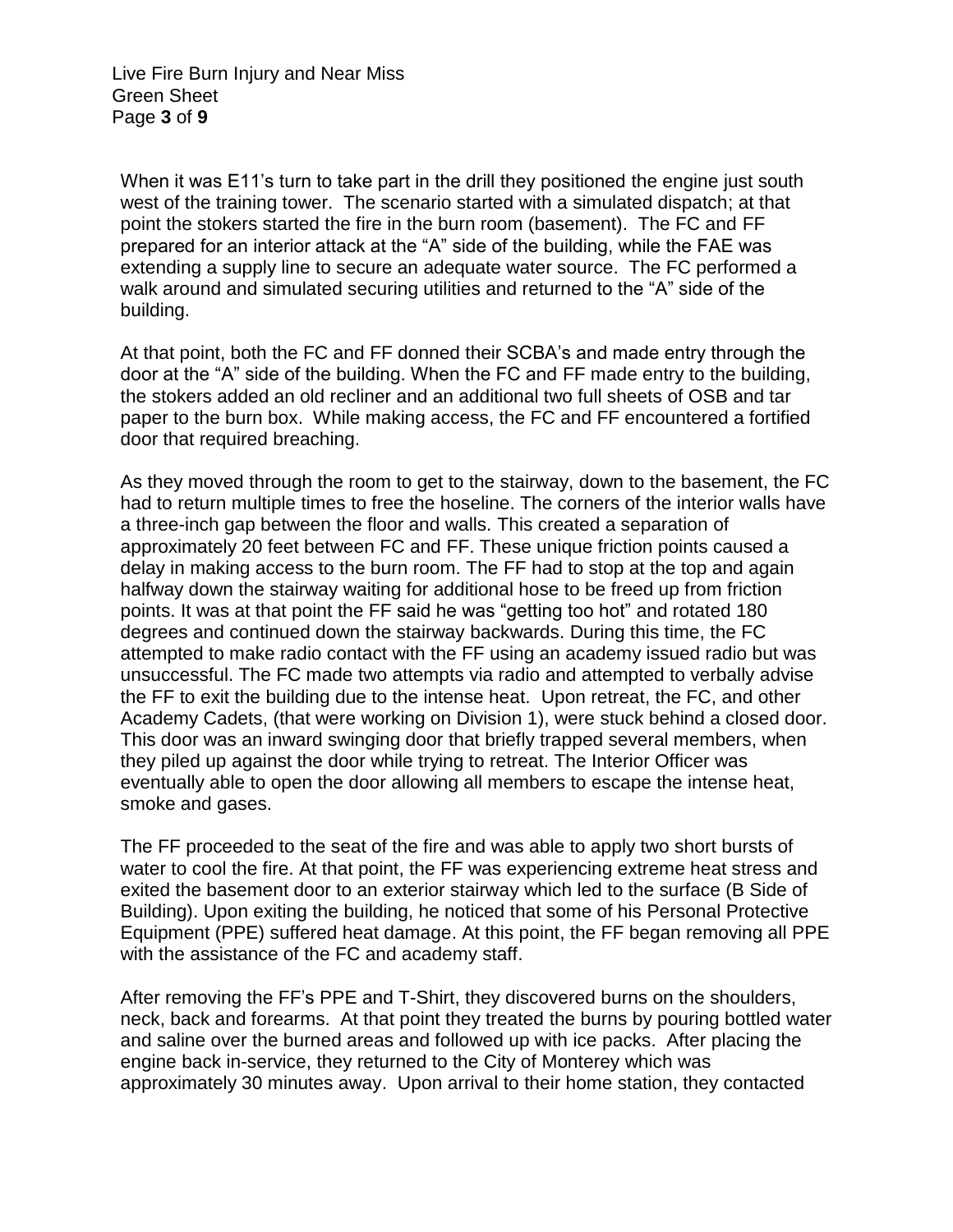Live Fire Burn Injury and Near Miss Green Sheet Page **4** of **9**

the Duty Chief. The Duty Chief directed them to transport the injured firefighter to the local hospital.

The FF was treated at the hospital and released with follow up appointments. The FF is currently receiving regular treatment and is expected to make a full recovery.

#### **INJURIES/DAMAGES**

- First and Second degree burns to 9% of the body occurring on the head, neck, back, shoulders and forearms.
- The FF PPE including helmet, goggles, hood, SCBA and jacket suffered varying degrees of thermal damage.
- The Radio utilized was issued by MPC Fire Academy and was not a current fire service rated radio. The thermal insult melted the radio rendering it out of service.
- While conducting interviews, it was determined that three other Monterey Fire Dept. structure helmets had been melted in previous burns in the weeks prior to this incident.
- The Salinas Training Tower was built in 1966 and had notable damage, including exposed rebar, throughout the building.

# **SAFETY ISSUES FOR REVIEW**

#### *Tactical Considerations:*

- Below-Grade Fires are Likely to be Ventilation-Limited.
- Coordinating Ventilation with Water Application is Required to Limit the Growth of a Ventilation-Limited Fire.
- Water Application into the Below-Grade Space is Key to Smoke Cooling.
- Effective Water Application into the Below-Grade Space Reduces the Hazard Throughout the Structure.
- Placing Yourself in the Flow Path has an adverse impact on firefighter safety.
- When Possible, It Is Best to Fight the Fire on its Own Level.
- Many firefighter LODI's and LODD's have occurred while operating at a basement fire or a fire on a level below them. Prior research has shown the high risks presented by basement fires are unexpected floor collapse and rapid onset of high heat. Past experiments in basements have indicated that the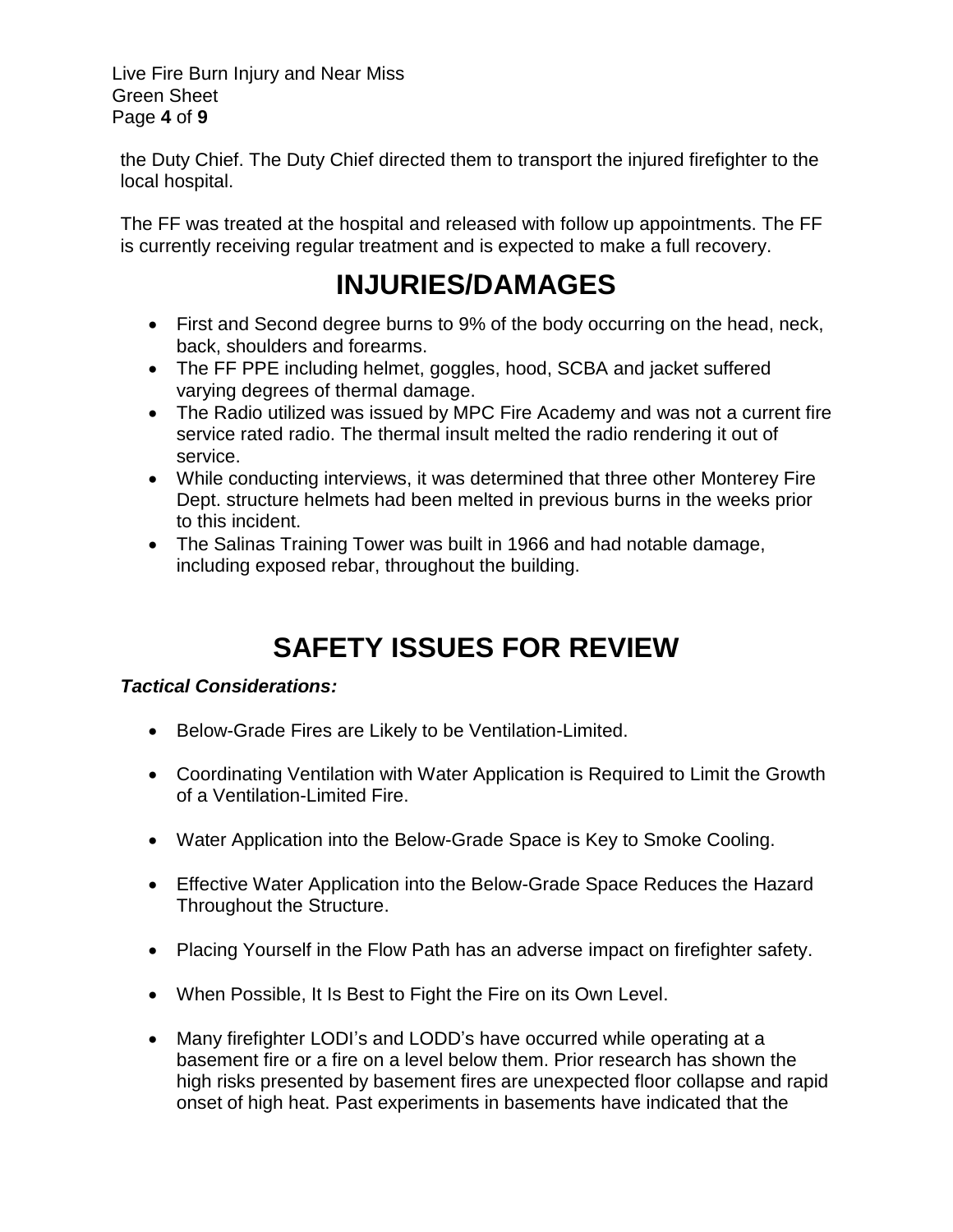Live Fire Burn Injury and Near Miss Green Sheet Page **5** of **9**

> most effective method of fighting a basement fire may be through the use of a transitional attack, beginning from the exterior of the building prior to moving in for search and extinguishment.

#### *Fire Behavior Considerations:*

A study conducted by Underwriters Laboratories (UL), "Understanding and Fighting Basement Fires," conducted in a substantially similar building configuration and fuel loading, included examination of the temperature and velocity results from the top of the stairs. Those showed that firefighters would not have been able to make it down that stairway due to high heat and gas velocity.

It also showed temperatures throughout the stairwell exceeded 900 C (1,650 F) with velocities between 5–10 m/s (11–20 mph).

These conditions resulted in both high convective and high radiative heating rates that would quickly overcome the protective capabilities of structural firefighter protective gear.

This test did not include the wind loading that was present on the day of this near miss. At some point during the fire attack the basement door was opened for the ignition team. This created an increase in Flow Path velocity. When taken into consideration with the wind, fuel loading, smoke conditions and damage to PPE, it is very likely the FF had direct flame impingement overhead in both the stairwell and burn room.

### **INCIDENTAL ISSUES/LESSONS LEARNED**

- Maintain situational awareness and validate tactics as fire conditions change.
- Adhere to State Fire Training Fire Control 3 guidelines.
- Adhere to NFPA 1403 guidelines.
- Ensure that an adequate number of certified instructors are present at Live Fire Training.
- Utilize department issued radios during training.
- Review UL Firefighter Safety and Research Inst. Study, "Understanding and Fighting Basement Fires".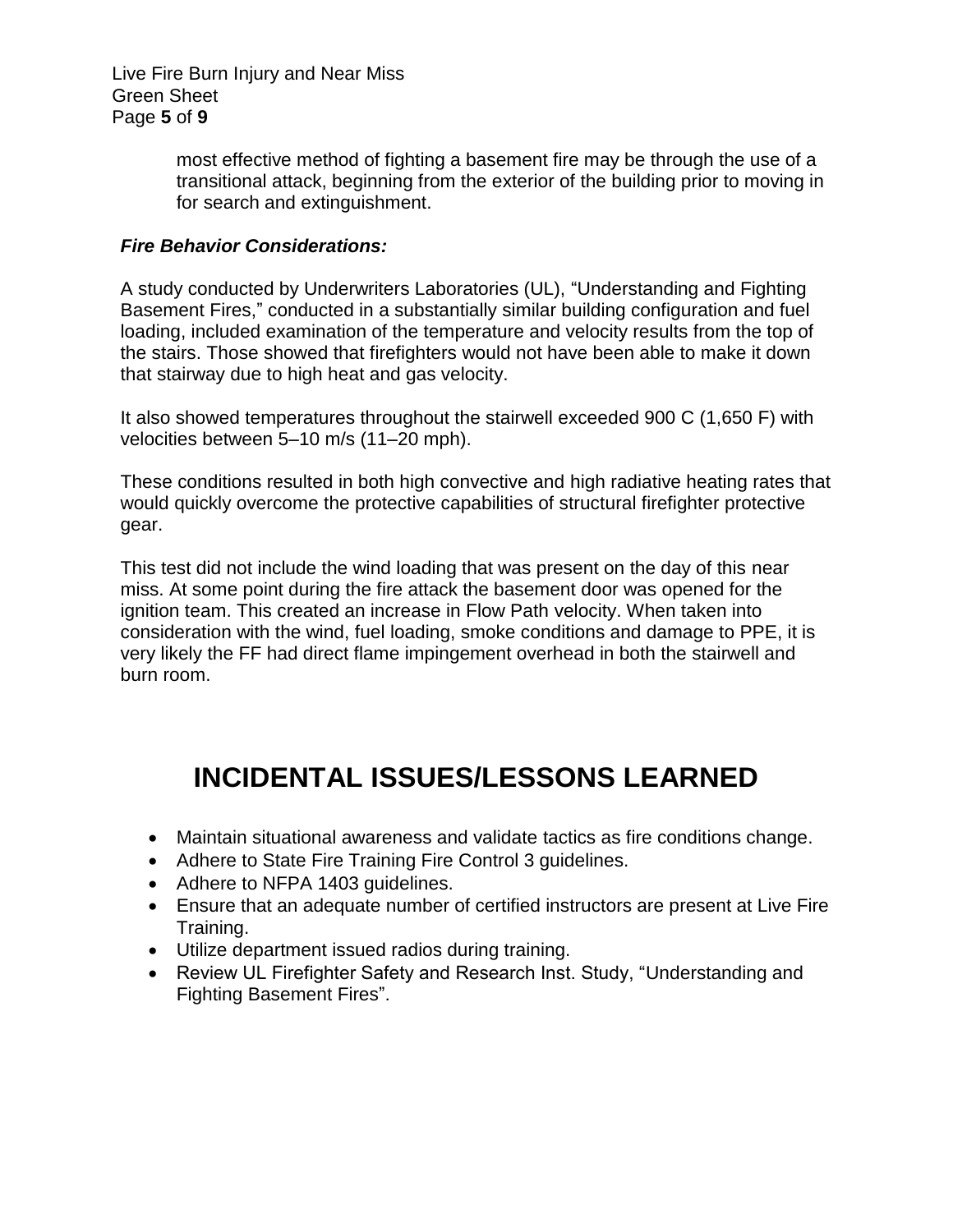Live Fire Burn Injury and Near Miss Green Sheet Page **6** of **9**



Diagram of Basement - Fire floor

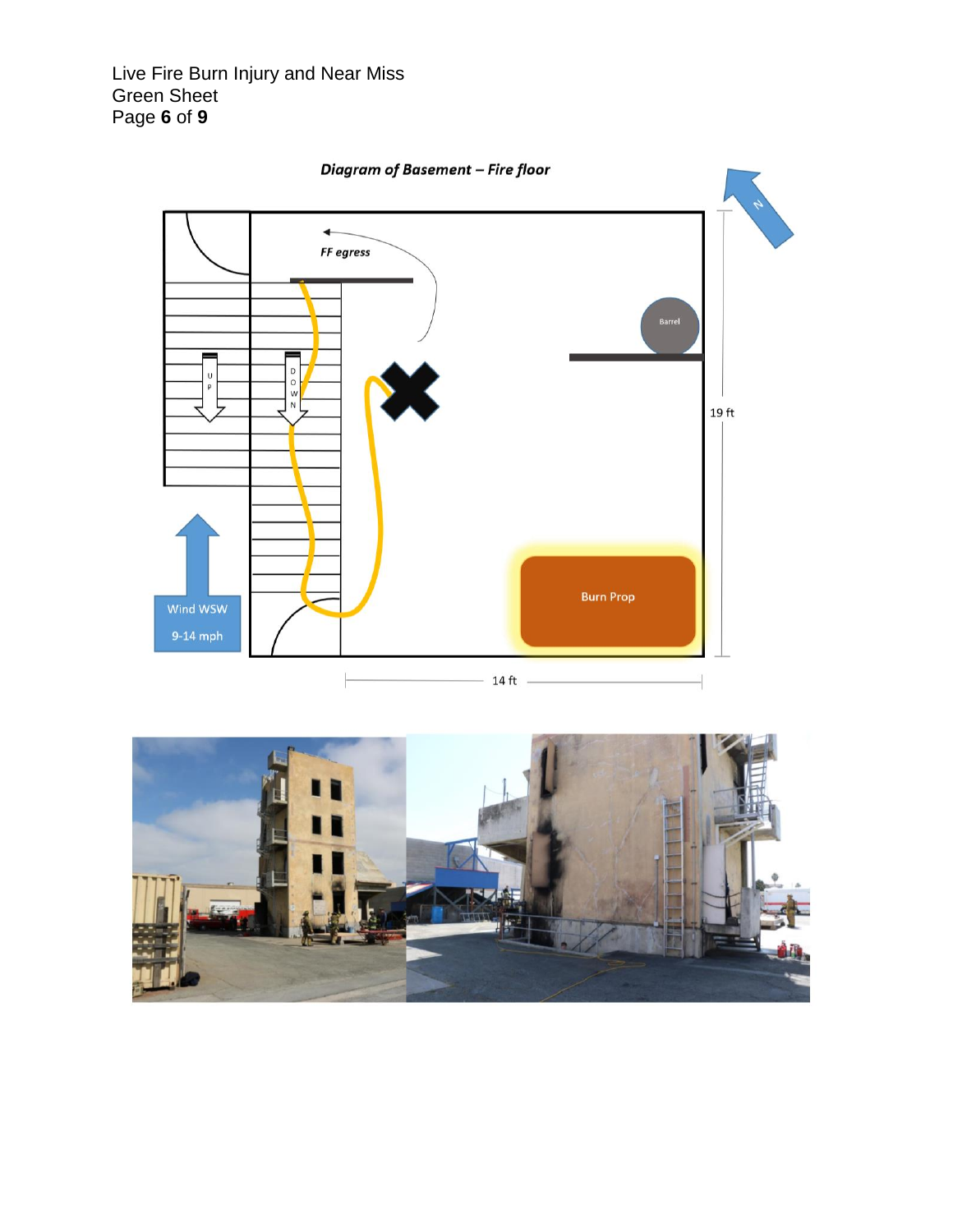Live Fire Burn Injury and Near Miss Green Sheet Page **7** of **9**



Interior Access Stairway down to Burn Room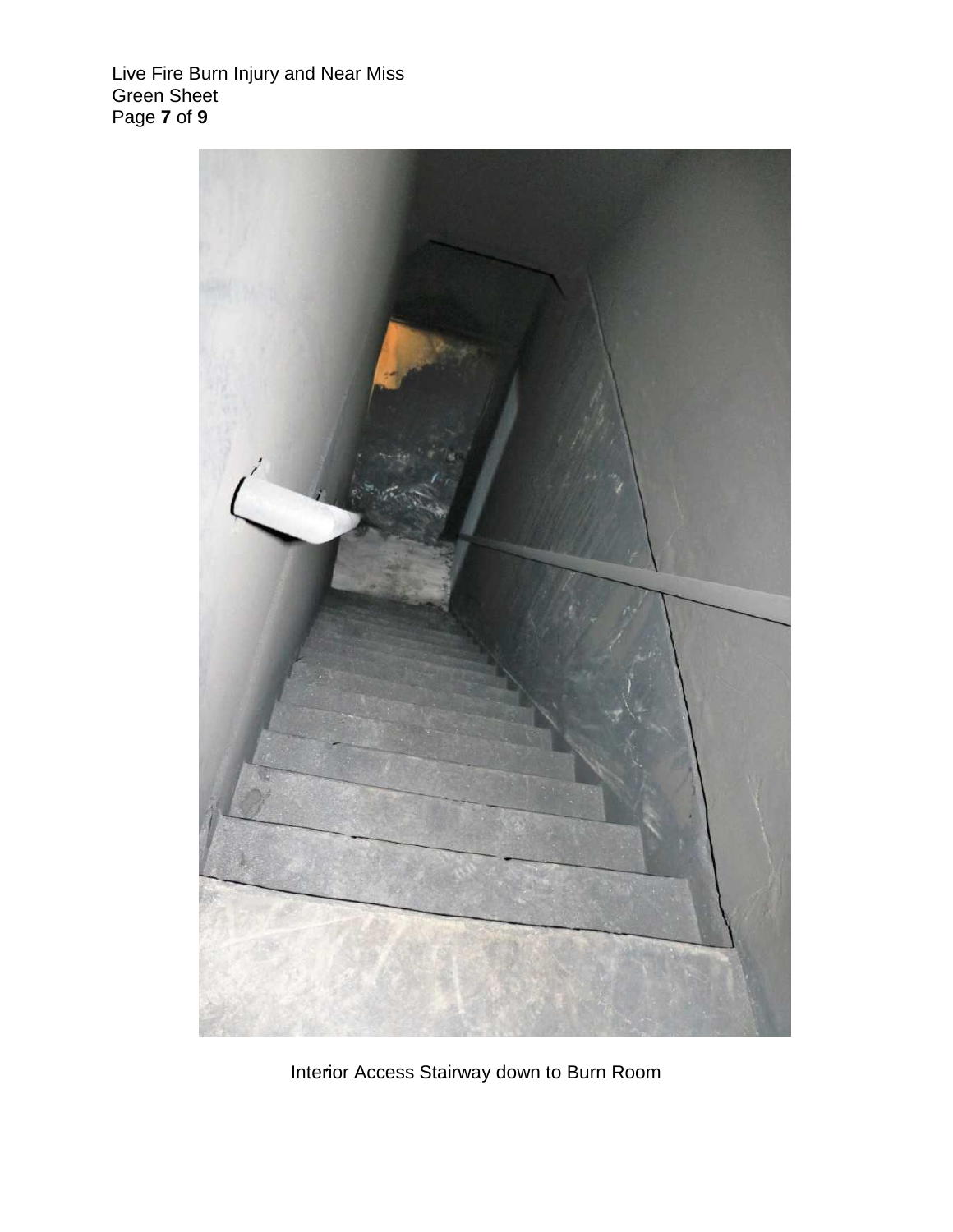Live Fire Burn Injury and Near Miss Green Sheet Page **8** of **9**



Burn Crib with metal parts of recliner base on top



Helmet showing damage to goggles and brim